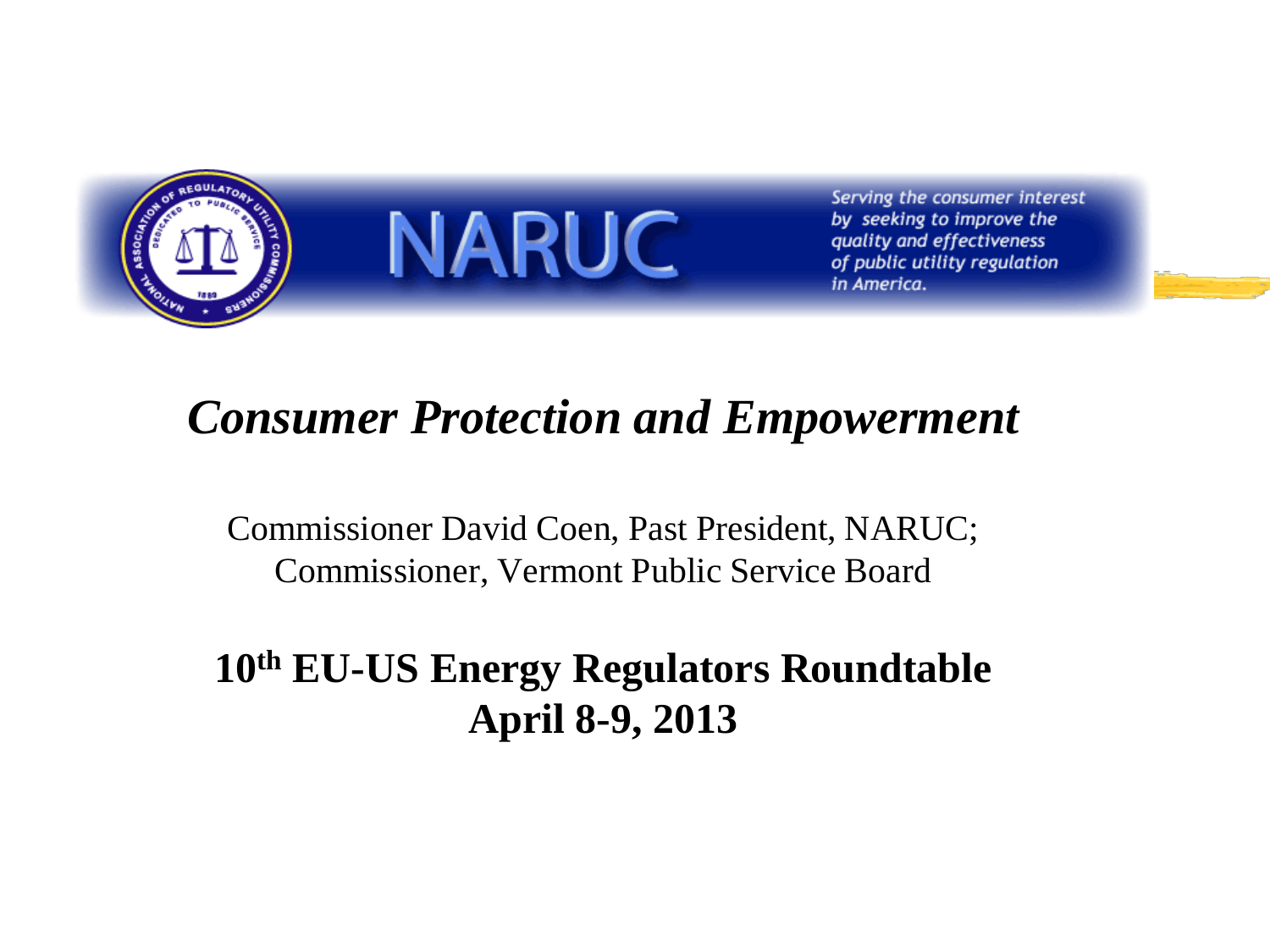

# What is the Vermont PSB?

 **Established in 1855 as Vermont Railroad Commission**

### **Became Public Service Commission as expanded in 1900s to include utilities**

- **Ensure rates, services provided by utilities are safe, reliable, and in the public interest**
- **Included consumer advocacy function**

### **Early 80s—PSC split**

- **Vermont Public Service Board—retains adjudicatory and regulatory responsibilities**
- **Department of Public Service—distinct entity, represents consumers, public in PSB proceedings**
- **Resolves ex-parte concerns**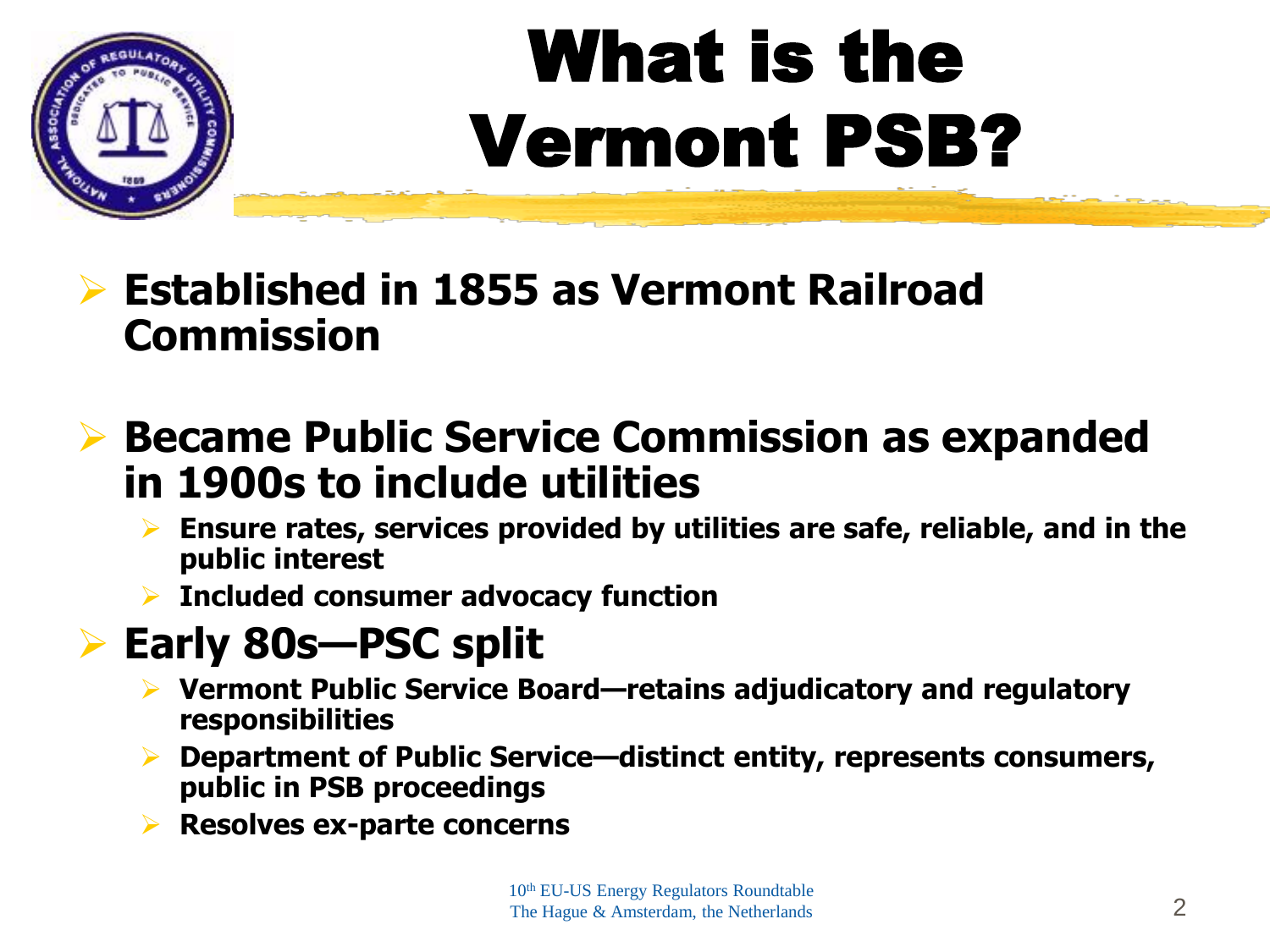

### Relationship between Regulators & Consumer Advocates

- **Consumer advocate function sometimes performed by a separate agency, sometimes by State commission staff**
	- **Office of Consumer Advocate or Attorney General**
	- **Advocates intervene in regulatory proceedings**

### **NASUCA**

- **National Association of State Utility Consumer Advocates**
- **Members often attend NARUC meetings**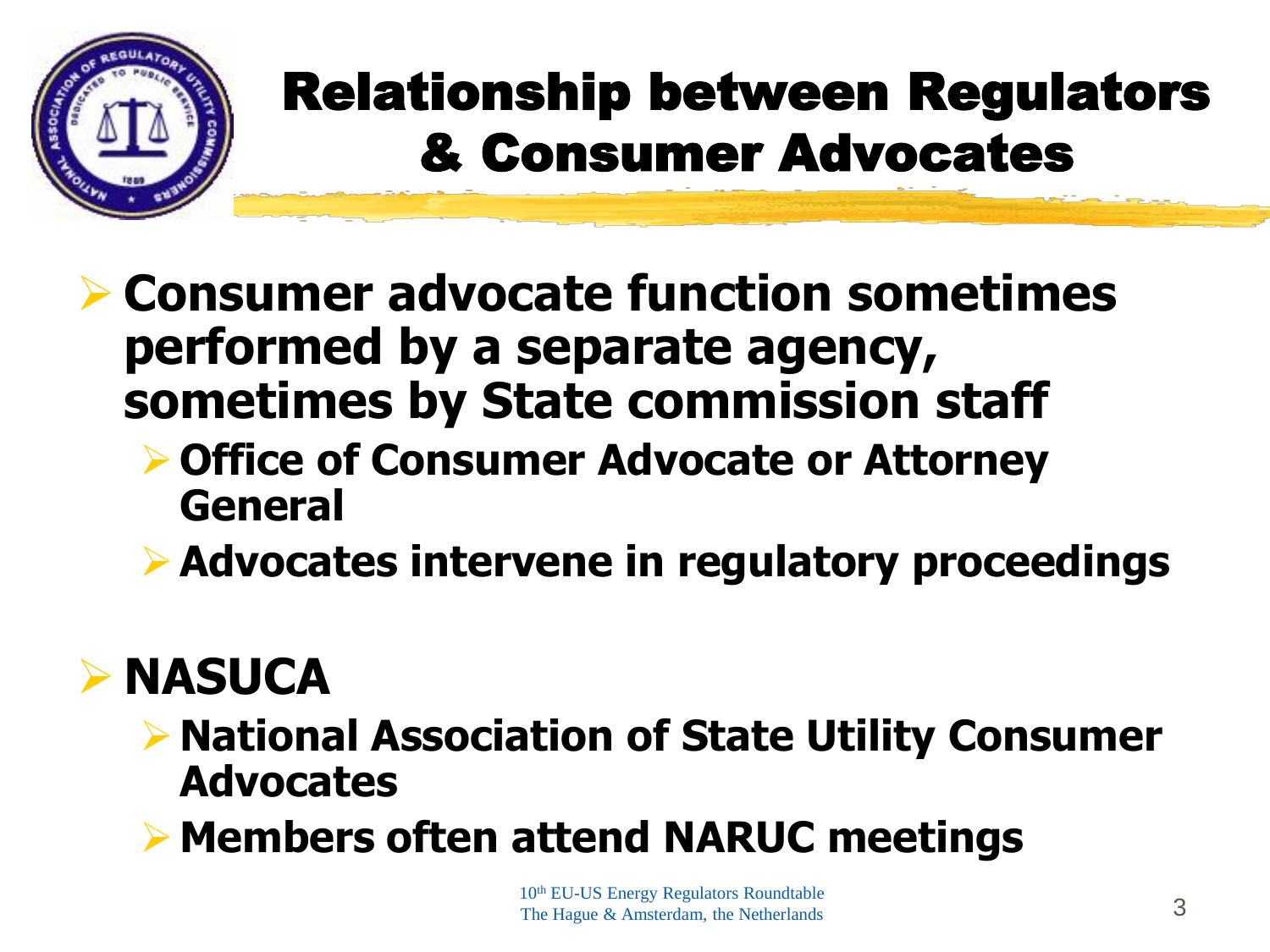

## Differences between Consumer Advocates & Regulators

- **Regulators: ensure fair, just, reasonable rates for reliable utility service**
- **Consumer Advocates: represent retail customers before regulatory proceedings, typically oppose rate increases, etc.**

#### **Tension**

- **Our job is to protect the public from unjust rates, but also give utilities the opportunity to earn a reasonable return on investment**
- **Sometimes the public is served by a rate increase, even though consumers may not agree**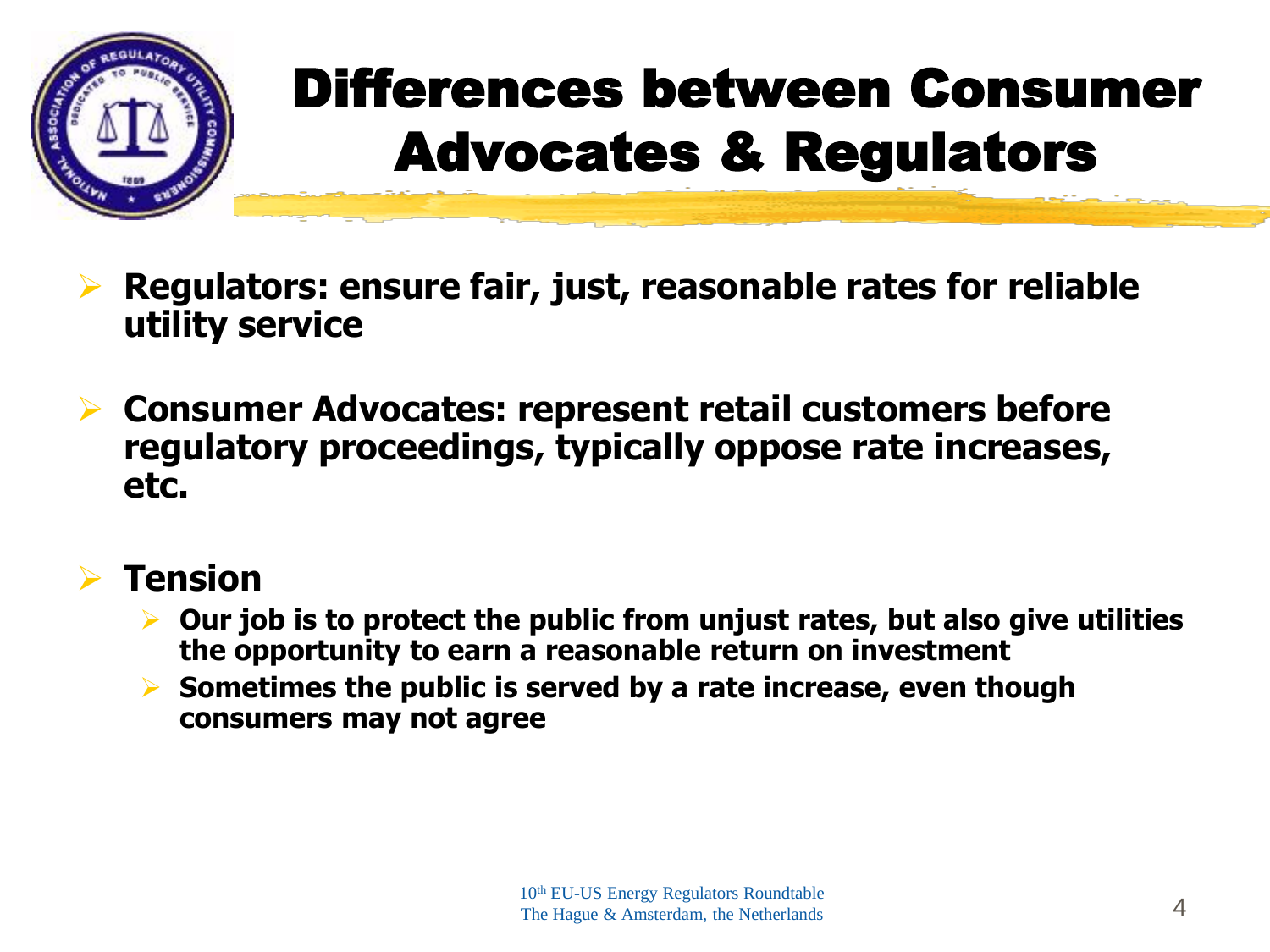

## Gaz M**é**tro

- **Canadian utility acquired Central Vermont Public Service, June 2012**
	- **Gaz Métro already owned VT's second largest electric utility and our only gas distribution company**
- **Case received 6,000 public comments—out of 161,000 Central Vermont ratepayers!**
	- **Concerns expressed about financial impact on consumers, loss of local control**

### **AARP intervention**

- **Conducted media, lobbying campaign criticizing aspects of merger**
- **PSB unable to respond**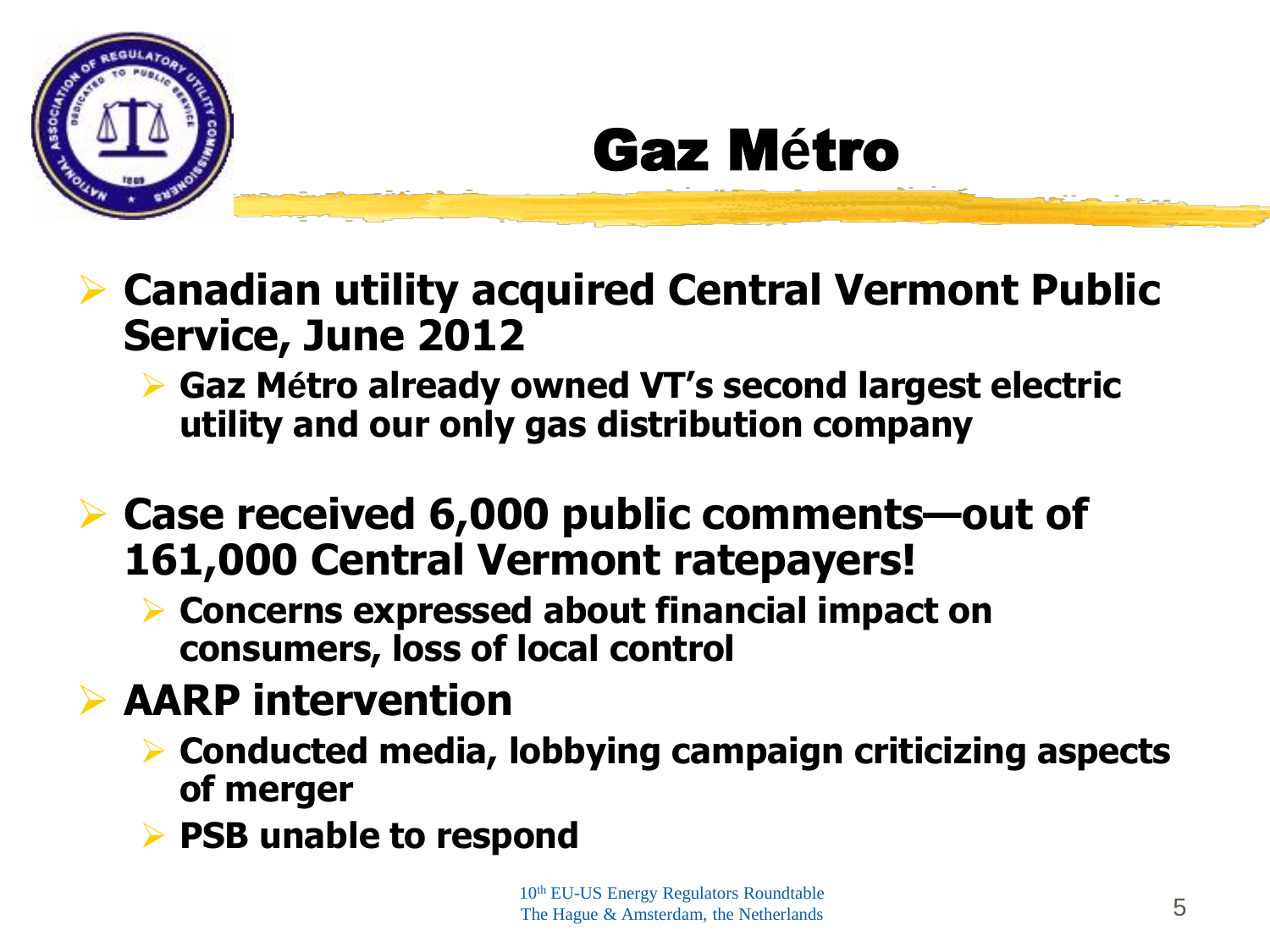

### **New Conversation**

#### **Pressure on regulators growing**

- **Aging infrastructure**
- **New technologies—smart grid and electric vehicles**
- **Environmental rules—EPA**
- **Cyber security**

 **Consumers will be bearing a greater burden, but how to communicate?**

- **Most regulators face ex-parte challenges**
- **Like a court, PSB orders speak for themselves**
	- **No media campaign or PR effort to explain decisions**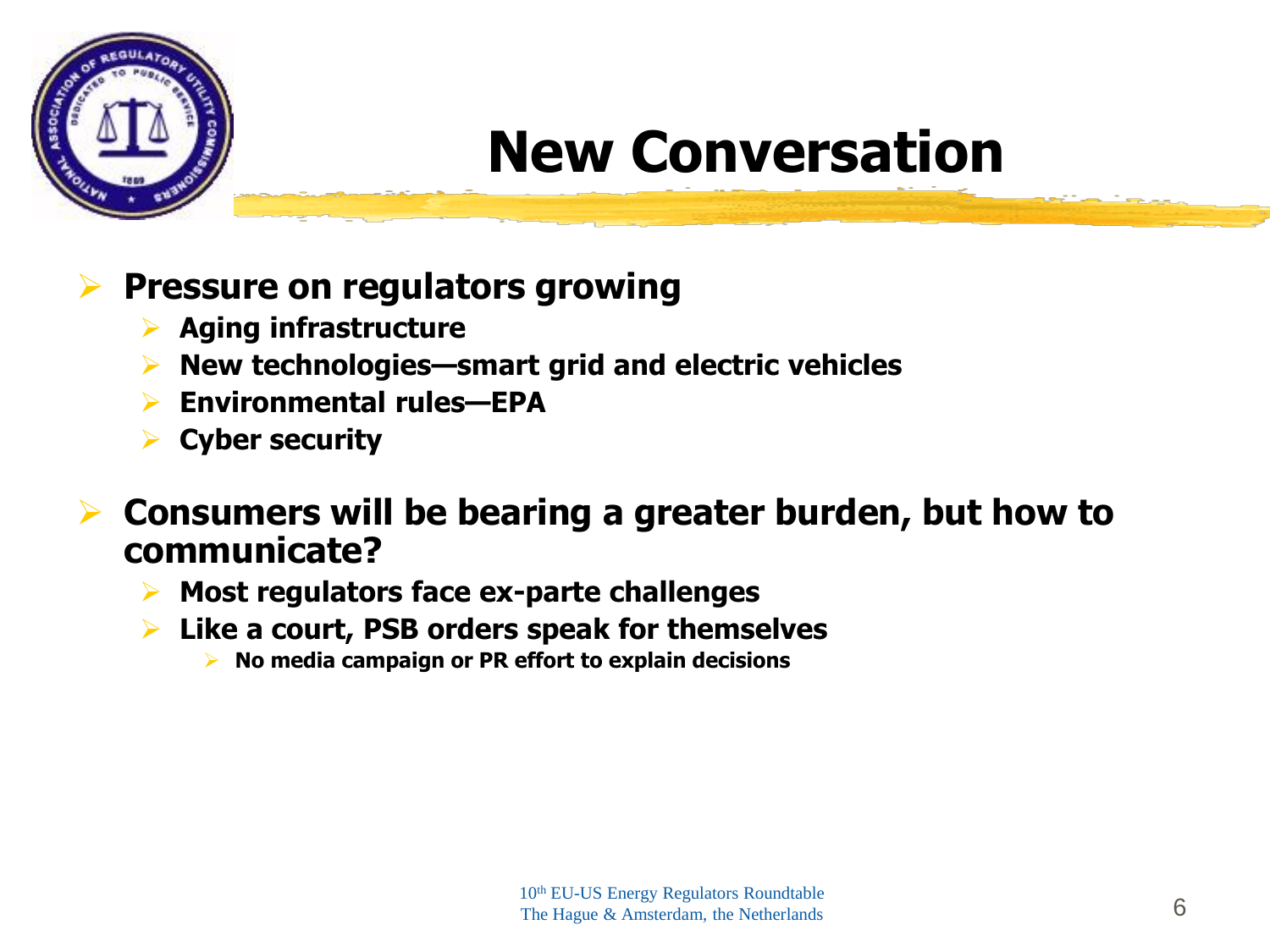

# Consumer Education—Who is in Charge?

#### **Smart Meters**

- **Vermont experience—opt-out fees**
- **Who educates the consumer, utilities? Vendors?**

### **Energy Efficiency**

- **Efficiency Vermont**
	- **Dedicated utility for efficiency, does own outreach**

### **Retail Competition**

- **No national model**
- **Some States use online services**
	- **Pennsylvania, Texas**